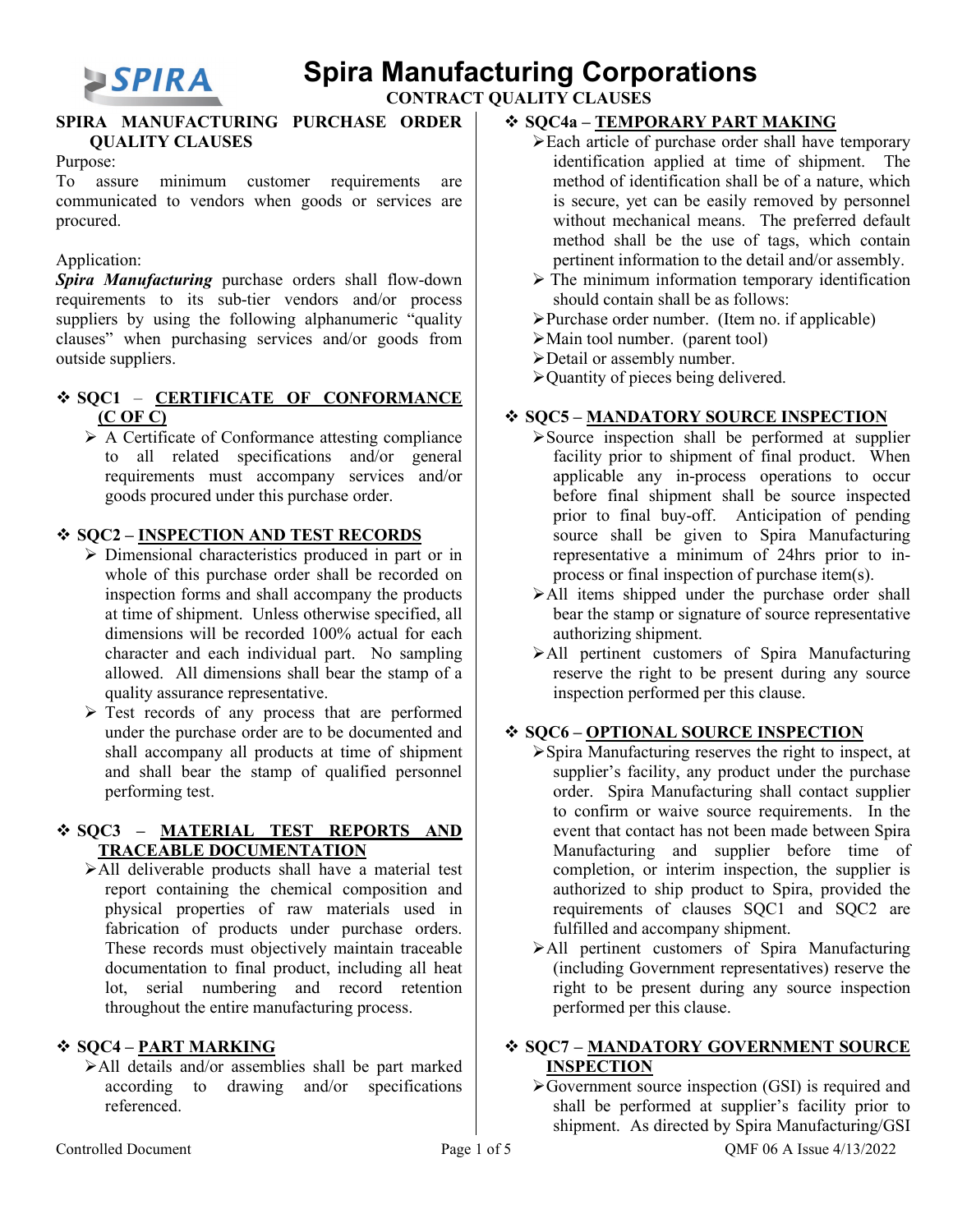

 **CONTRACT QUALITY CLAUSES** 

any in-process inspection is also mandated by this clause. A minimum of 48-hrs notice to Spira Manufacturing, prior to inspection, is required when this clause is invoked. Supplier shall provide evidence of GSI source inspection with each shipment.

### **SQC8 – RIGHT OF ENTRY**

Spira, their pertinent customers, and regulatory authorities (including Government representatives) reserve the Right-Of-Entry into supplier organization, at any level of the supply chain, to determine and verify quality of work at any and all stages of production, to the applicable areas of the facilities. Information, as applicable, including digital information, records, logs, inspection tests and any other data are subject to review.

### **SQC9 – SUPPLIER SURVEY**

>The supplier's must have a quality management system and is subject to an initial survey and approval by Spira Manufacturing and/or their customers. Subsequent review of supplier and/or processors may be conducted before or after issuance of purchase order for quality and delivery performance. Deficiencies identified as a result of a survey or performance may be noted and follow-up activities taken to ensure proper corrective actions have been implemented.

#### **SQC10 – SUPPLIER PROCESS APPROVAL**

All processes used in conjunction with the purchase order are subject to approval through Spira Manufacturing and/or their customers.

### **SQC11 – SUPPLIER SUB-TIER APPROVAL**

All materials, supplies and services not supplied to vendor by Spira Manufacturing must be obtained from Spira Manufacturing approved source prior to start of effort. Substitutions may be made only with written approval provided from Spira.

### **SQC12 – CALIBRATION**

Supplier's calibration system shall meet the requirements of MIL-STD-45662, ISO 10012 or ANSI/NCSL Z540-1 as applicable. All calibration standards will be traceable to NIST.

### **SQC12a – SUPPLIER CALIBRATION**

All test and measurement equipment used in the performance of purchase order shall be calibrated and traceable to known standard per test methods approved and set-forth by Spira Manufacturing and their customer requirements. In the event the requirements are not stated on purchase order, the methods and/or specifications of the supplier's internal calibration system shall be deemed acceptable.

#### **SQC13 – NON-CONFORMING PRODUCT**

Any deviation from product, process or service specifications or drawing requirements shall be documented and submitted to Spira Manufacturing for approval of disposition and shipping instructions.

#### **SQC14 – ELECTRONIC INSPECTION DATA**

- All electronic data used to record and inspect products under purchase order shall be captured on a transfer media compatible with Spira Manufacturing specified methods.
- Unless otherwise specified, normal default method shall be a CD type disc written in either Excel or a CSV format with the nominal  $-$  actual  $-$  deviation recorded.

#### **SQC15 – PROPRIETARY AGREEMENT**

- All drawings, specifications, technical Information and electronic definition used in conjunction with purchase order are considered confidential and proprietary to Spira Manufacturing and its customers.
- No unauthorized reproduction of media is allowed in any form other than that intended to produce product and/or services directly associated with purchase order.

### **SQC16 – FIRST ARTICLE INSPECTION**

Supplier shall perform a First Article Inspection on all items of the purchase order in accordance with the requirements set forth. Supplier shall forward a copy of the FAI report to Spira' Manufacturing's Quality Control manager for review, prior to the continuation of any production runs. Supplier shall notify Spira Manufacturing 24 hours prior to estimated completion of FAI.

#### **SQC17 – RETENTION OF RECORDS**

Supplier shall retain all viable quality and/or test records in accordance with this order and make readily available to Spira Manufacturing, or its customer, upon request for a period of no less than Ten (10) years after date of delivery, unless otherwise stated. Upon disposition the supplier

Controlled Document Page 2 of 5 QMF 06 A Issue 4/13/2022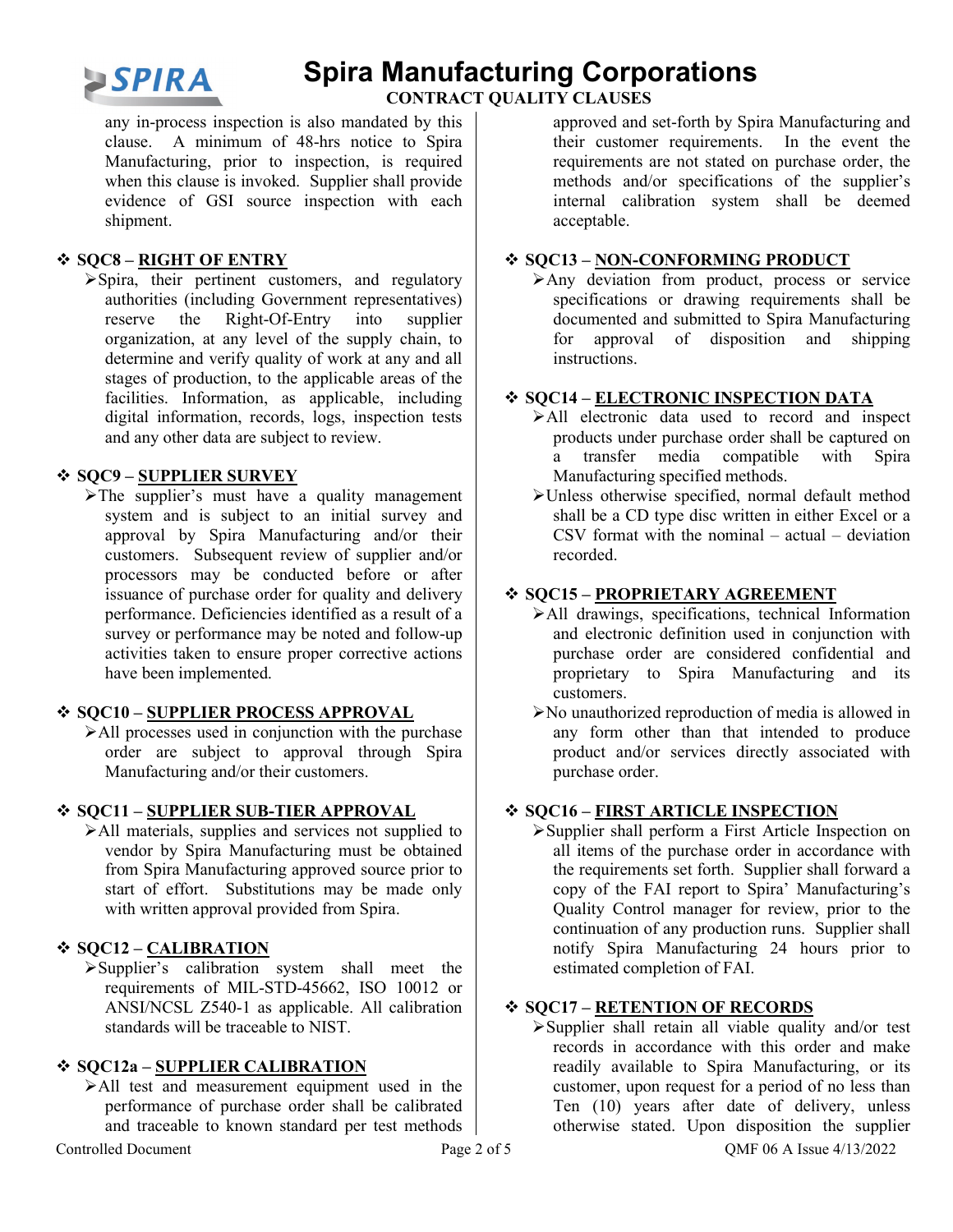

 **CONTRACT QUALITY CLAUSES** 

shall contact Spira Manufacturing for information regarding the means of disposition.

#### **SQC18 – DFARS 252.225-7014 PREFERENCE FOR DOMESTIC METALS**

- Specialty metals incorporated in articles delivered in fulfillment of this contract shall be melted in the United States unless allowed otherwise by DFARS 252.225-7014 Alternate I.
- The following Defense Federal Acquisition Regulation Supplement (DFARS) requirement applies to this agreement, and is binding on supplier and each of its subcontractors:

*252.225-7014 Preference for Domestic Specialty Metals (Alternate I).*

- Access to the applicable DFARS can be achieved via the website below: [http://www.acq.osd.mil](http://www.acq.osd.mil/)
- $\triangleright$  The supplier shall include the terms of this clause in every subcontract or purchase order awarded under this contract in accordance with DFARS 252.225- 7014 Alternate I.

#### **SQC19 - CUSTOMER REQUIREMENTS AND FLOW DOWN TO SUB-TIER SUPPLIERS.**

- ALL Spira Manufacturing Sub-Tier Suppliers shall comply with Spira Manufacturing's Customer Contractual Agreements. These Requirements shall be flowed down to all Sub-Tier, as applicable.
- $\triangleright$  When invoked, the supplier must use the customerdesignated or approved external providers.

#### **SQC20 – SUPPLIER CHANGE OF PROCESSES, PRODUCTS, SERVICES OR LOCATION**

Supplier to notify Spira Manufacturing of a change in product and/or processes, changes of suppliers, or change of manufacturing facility location.

### **SQC21 – COUNTERFEIT VOIDANCE & MITIGATION**

All materials sold for use in the manufacturing of Spira Manufacturing products must have full traceability to the original manufacturer. For all metals used in our products, full traceability of chain of custody from smelter to distributor must be available upon request. Seller will assist in any investigation into possible counterfeit material provided to Spira Manufacturing upon written notice. All copies of certificate of conformance, material test results, and any relevant documentation must be accessible and legible for

10 years from date of Spira Manufacturing purchase order.

### **SQC22 - ETHICAL STANDARDS**

- $\geq 1$ . Conflicts of Interest: The integrity of Spira Manufacturing must be protected at all times, and the fiduciary relationship of trustees, officers, or employees to Spira Manufacturing must be honored in both actuality and appearance. A conflict of interest exists when a representative's direct or indirect personal interests are inconsistent with or interfere with the best interests of Spira Manufacturing. To avoid such conflicts, Suppliers shall disclose to Spira Manufacturing (i) any direct or indirect personal interests in a Supplier held by any trustee, officer, or employee of Spira Manufacturing; and (ii) any family relationship between a trustee, officer, or employee of Spira Manufacturing and any director, officer, or employee of Supplier.
- $\geq$  2. Fair Dealing: Suppliers are required to act honestly, in good faith, and with professionalism. No Supplier may take unfair advantage of another person through harassment, manipulation, abuse of privileged information, misrepresentation of material facts, or any other unfair practice. Stealing proprietary information, possessing trade secret information that was obtained without the owner's consent, or wrongfully inducing such disclosures by past or present employees of Spira Manufacturing or any other organization is prohibited.
- 3. Employment Standards: Suppliers will maintain fair and non-discriminatory work environments where all employees are treated with respect and dignity and in a manner, that comports not only with workplace practices mandated by state and federal laws, but also with Spira Manufacturing Manufacturing's commitment to the highest ethical standards in all aspects of its educational mission and business practices, including employment.
- $\geq 4$ . Confidentiality: Suppliers must maintain confidential information entrusted to them, except when disclosure is authorized by an appropriate officer of Spira Manufacturing or required by law. Confidential information includes all non-public information that might be of use to competitors or other third parties or harmful to Spira Manufacturing or its constituencies if disclosed; it also includes information that third parties have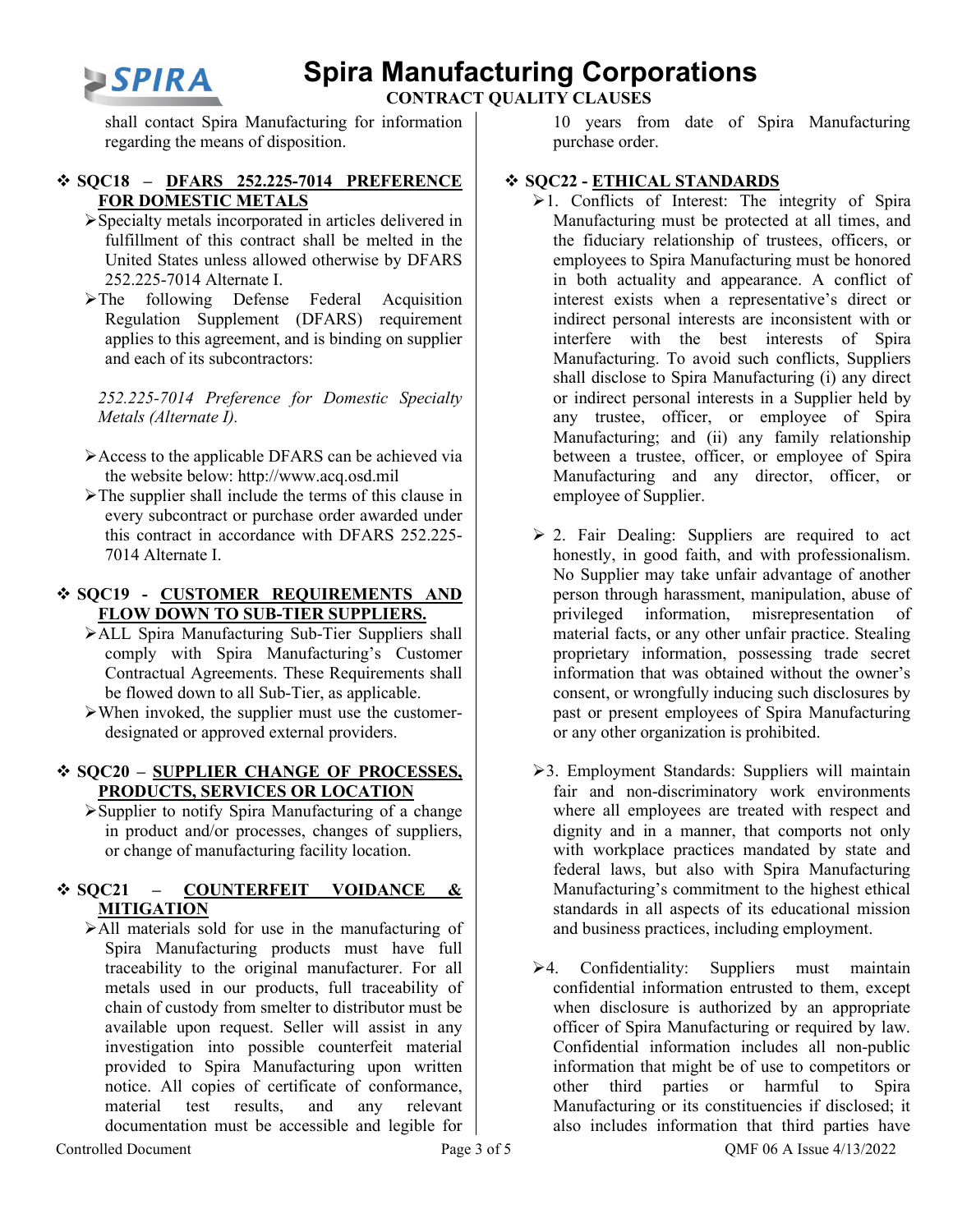

 **CONTRACT QUALITY CLAUSES** 

entrusted to Spira Manufacturing. The obligation to preserve confidential information continues even after a Supplier's business relationship with Spira Manufacturing ends.

- 5. Protection and Proper Use of Spira Manufacturing's Assets: Suppliers should protect Spira Manufacturing's assets and ensure their proper and efficient use. Theft, carelessness, and waste have a direct impact on Spira Manufacturing's operations. Any suspected incident of fraud or theft should be immediately reported for investigation. The obligation of Suppliers to protect Spira Manufacturing's assets includes, but is not limited to, its proprietary information. Proprietary information includes intellectual property such as patents, trademarks, and copyrights, as well as business plans, databases, records, employment information, and any unpublished financial data and reports. Unauthorized use or distribution of this information violates Spira Manufacturing's policy and may also be illegal and result in criminal and/or civil liability.
- $\geq 6$ . Compliance with Laws, Rules, and Regulations: Obeying the law, both in letter and in spirit, is the foundation on which Spira Manufacturing's ethical standards are built. In conducting business with Spira Manufacturing, suppliers must comply with applicable laws, rules, and regulations at all levels of government in the United States and in any other jurisdiction in which supplier does business.
- $\geq 7$ . Timely and Truthful Reporting: Suppliers involved in the preparation of financial, sales, or payment reports and documents (and information included therein) submitted to Spira Manufacturing Manufacturing's and/or filed with federal, state, and local authorities in connection with a Supplier's relationship with Spira Manufacturing are required to make disclosures that are full, fair, accurate, timely, and understandable. They may not knowingly conceal or falsify information, misrepresent material facts, or omit material facts necessary to avoid misleading the authorities or Spira Manufacturing. The same standards apply to other public communications made by the Supplier which reference Spira Manufacturing.

#### **SQC23 - ENSURING AWARENESS**

- $\triangleright$  Ensure that persons are aware of:
- 1. Their contribution to product or service conformity
- 2. Their contribution to product safety
- 3. Their importance to ethical behavior

### **SQC24 – CONFLICT MINERALS**

Seller warrants that, to its knowledge, no tantalum, tin, tungsten and/or gold ("Conflict Minerals"), contained in any good subject to this order, originated from the Democratic Republic of the Congo or an adjoining country, unless the Conflict Minerals were processed by a facility listed as compliant pursuant to the CFSI Conflict-Free Smelter Program. Seller agrees to abide by the terms and conditions in Purchaser's Conflict Minerals Policy, and to communicate to its subsuppliers its own commitment to responsible sourcing and legal compliance. Seller agrees to cooperate and work with its sub-suppliers in an attempt to ensure traceability of Conflict Minerals at least to smelter or refiner level, to maintain and record all Conflict Minerals traceability documentation for five years, and to provide the mill identification number for all vendors suppling conflict minerals.

### **SQC25 – FARS and DFARS REQUIREMENTS**

Seller shall comply with the Federal Acquisition Regulation (FAR) and Defense Federal Acquisition Regulation (DFAR) clauses below, which are incorporated in this contract by reference, and which are in effect as of the date of these Terms. The clauses shall be considered as being set forth in full herein. Seller agrees to flow down all applicable clauses to lower-tier entities. In the following clauses, the terms "Government" and "Contracting Officer" will mean Buyer; the term "Agreement" will mean these Terms

#### **Federal Acquisition Regulations (FAR)\***

and the term "Contractor" will mean Seller.

| 52.203-13 | Contractor Code of Business Ethics and Conduct     |
|-----------|----------------------------------------------------|
| 52.203-15 | Whistleblower Protections Under the American       |
|           | Recovery and Reinvestment Act of 2009              |
| 52.203-19 | Prohibition on Requiring Certain Internal          |
|           | Confidentiality Agreements or Statements           |
| 52.204-21 | Basic Safeguarding of Covered Contractor           |
|           | <b>Information Systems</b>                         |
| 52.204-23 | Prohibition on Contracting for Hardware, Software, |
|           | and Services Developed or Provided by Kaspersky    |
|           | Lab and Other Covered Entities                     |